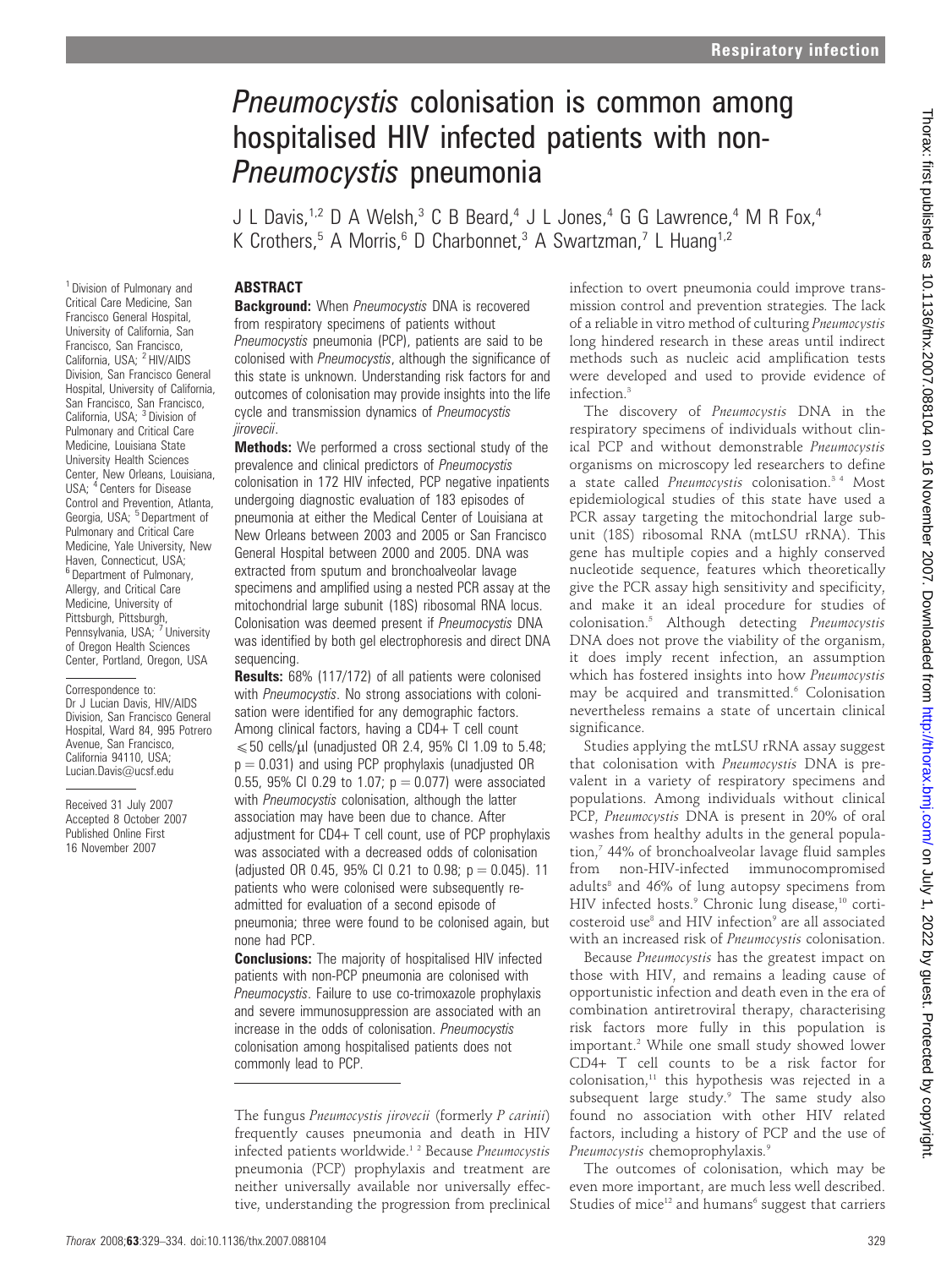of Pneumocystis may transmit it to other hosts. Limited information suggests that *Pneumocystis* colonisation can lead to pneumonia.<sup>11 13</sup>

We designed a cross sectional study to determine the risk factors for and outcomes of Pneumocystis colonisation using respiratory specimens from HIV infected hosts admitted to two large public hospitals with pneumonia. We hypothesised that lower CD4+ T cell counts would predict a higher likelihood of colonisation, and that colonisation would predict a higher likelihood of subsequent PCP in a prospective cohort of patients at one of the hospitals. Some of the results of this study have been previously reported in abstract form.<sup>14 15</sup>

# MATERIALS AND METHODS

## Participants, design and setting

The sample population for this study was consecutive HIV infected adults suspected of PCP and admitted to the inpatient wards of one of two acute care public hospitals: San Francisco General Hospital, San Francisco, California, USA, between 2000 and 2005, or the Medical Center of Louisiana, New Orleans, New Orleans, Louisiana, USA, between 2003 and 2005. Enrolment followed the diagnostic procedure for HIV associated pneumonia that is standard at each hospital. In San Francisco, the pulmonary consult team screens all requests for diagnostic testing for PCP. Patients with clinically appropriate presentations undergo sputum induction, followed by bronchoscopy with bronchoalveolar lavage (BAL) if the sputum stains are negative for *Pneumocystis* and alternative pathogens.<sup>16</sup> In New Orleans, the diagnostic strategy is to offer BAL to all patients within the first 48 h of admission at the discretion of the primary healthcare team. The study's inclusion criteria required that the subjects be referred for PCP testing, and be proven to be PCP negative by microscopic examination of stained induced sputum or BAL fluid in accredited on-site clinical laboratories. Institutional review boards at the University of California, San Francisco, Louisiana State University and the Centers for Disease Control and Prevention approved the study protocol, and all subjects provided written informed consent.

## Data collection

Demographic information (age, gender, race and ethnicity) and data on clinical history at admission (previous episodes of PCP, serum CD4+ T cell count within 6 months, plasma HIV RNA level within 6 months and type of PCP prophylaxis medication, if any) were abstracted from medical records using standardised forms. At San Francisco General Hospital, patients undergoing evaluation for PCP are listed in a registry, which was monitored to identify participants subsequently admitted for evaluation for PCP. Similarly, patients hospitalised for evaluation for HIV associated pneumonia at the Medical Center of Louisiana at New Orleans are included in a clinical database, from which the variables used in this study (except for data on empiric PCP therapy prior to BAL, which were unavailable) were abstracted. Final aetiological diagnoses were adjudicated based on microbiological and radiographic results and clinician judgment. A diagnosis of PCP required microscopic identification of Pneumocystis organisms on sputum or BAL. Vital status 6 weeks after discharge was determined for all patients enrolled in San Francisco by reviewing electronic medical records for deaths occurring prior to that date and patient contacts (eg, outpatient clinic visits) occurring after that date.

## Specimen processing, DNA extraction and DNA amplification

Pellets remaining after microbiological processing of induced sputum and BAL specimens were stored in ethanol at  $-80^{\circ}$ C, and later thawed for DNA extraction using a commercially available DNA extraction kit (Promega Corporation, Madison, Wisconsin, USA). Nested PCR with positive and negative internal controls was performed using first round primers pAZ102-E and pAZ102-H, as has been described previously.17 Second round primers were pAZ102- $X^{18}$  and M292R (5'- TAT CCA ACA ACT TTT ATT TC-3'). Several procedures were consistently applied to avoid DNA carryover, including unidirectional workflow, daily decontamination of the processing area with 70% ethanol and ultraviolet light, and testing of positive and negative controls with every round of amplification. Products of PCR were run on 1.0% ethidium bromide gels with standard DNA ladders, and the assays were considered

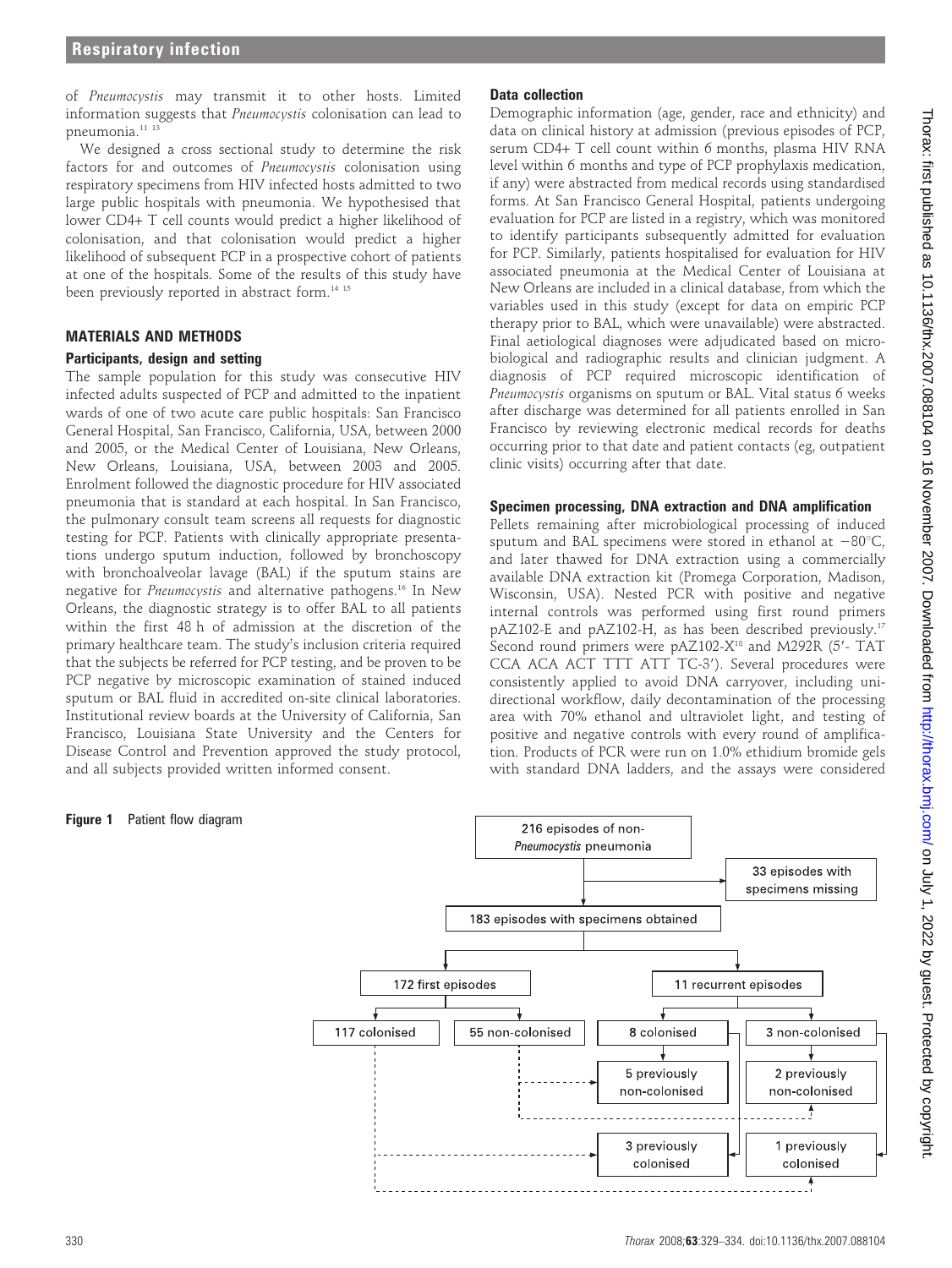positive for Pneumocystis DNA if a 252 base pair band was visualised and subsequently confirmed with sequencing. If Pneumocystis DNA was isolated from any sputum or BAL specimen obtained during the hospitalisation, the patient was defined as colonised for that episode.

#### DNA sequencing

After purification using a commercially available kit (Millipore, Billerica, Massachusetts, USA), DNA sequencing was performed using the dye terminator chemistry method (Applied Biosystems, Foster City, California, USA).

#### Statistical analysis

STATA V.9.0 (STATA Corporation, College Park, Texas, USA) was used for statistical analysis. Assuming a two-sided alpha of 0.05 and power of 0.8, we used pilot data to estimate that 180 episodes of non-PCP pneumonia would be required to evaluate our primary hypothesis, that CD4 counts  $\langle 200 \text{ cells/}\mu\vert$  would be associated with a 25% or higher increase in Pneumocystis colonisation prevalence compared with CD4 counts  $\geq 200$  cells/ ml.

|                        | <b>Table 1</b> Baseline characteristic of 172 HIV infected patients without |  |  |  |
|------------------------|-----------------------------------------------------------------------------|--|--|--|
| Pneumocystis pneumonia |                                                                             |  |  |  |

| <b>Characteristic</b>        | $No (%)$ * |  |
|------------------------------|------------|--|
| City                         |            |  |
| New Orleans                  | 111 (65)   |  |
| San Francisco                | 61 (35)    |  |
| Age (y)                      |            |  |
| $<$ 35                       | 27(16)     |  |
| $35 - 44$                    | 75 (45)    |  |
| $45 - 54$                    | 57 (34)    |  |
| $\geqslant55$                | 8(5)       |  |
| Sex                          |            |  |
| Female                       | 48 (28)    |  |
| Male                         | 123 (72)   |  |
| Ethnicity                    |            |  |
| African-American             | 123 (72)   |  |
| Caucasian                    | 33 (19)    |  |
| <b>Other</b>                 | 16(9)      |  |
| CD4+ T cell count (cells/µl) |            |  |
| >200                         | 36(25)     |  |
| $101 - 200$                  | 32 (22)    |  |
| $51 - 100$                   | 23 (16)    |  |
| $\leqslant 50$               | 55 (38)    |  |
| HIV RNA (copies/ml)          |            |  |
| $<$ 75                       | 9(8)       |  |
| $\geq 75 - 20000$            | 20(17)     |  |
| $\geq$ 20 000 - < 100 000    | 32 (28)    |  |
| $\geq 100000$                | 54 (47)    |  |
| Prior PCP                    | 53 (31)    |  |
| PCP prophylaxis on admit     |            |  |
| Co-trimoxazole               | 51 (30)    |  |
| <b>Other</b>                 | 20(12)     |  |
| Aetiology of pneumonia       |            |  |
| Bacterial                    | 104 (60)   |  |
| Opportunistic†               | 22 (13)    |  |
| Non-infectious:              | 18 (10)    |  |
| Undiagnosed                  | 28 (16)    |  |

\*Up to 57 observations may be missing (as for HIV RNA), but percentages are calculated as a proportion of actual observations. Percentages may not total 100% due to rounding. {Includes fungal, mycobacterial and viral pneumonias. {Includes Kaposi's sarcoma, lymphoma and other non-infectious pulmonary processes, such as chronic obstructive pulmonary disease exacerbations and pulmonary oedema. PCP, Pneumocystis pneumonia.

Demographic and clinical variables were examined according to Pneumocystis colonisation status; for those with multiple episodes, only data from the first episode were analysed. Sensitivity analyses were performed to compare individuals with and without colonisation data. Individuals missing predictor or outcome variables were excluded from multivariate analyses. Associations were evaluated with reference to a type I error ratio (p) less than 0.05, and assessed using a  $\chi^2$  or Fisher's exact test for categorical variables, or Student's t test or the Mann–Whitney rank sum test for continuous variables. In addition, unadjusted odds ratios (OR) with 95% confidence intervals (CI) were calculated using logistic regression. Multivariate analyses were performed using stepwise forward and stepwise backward logistic regression, including predictors with face validity and empirical association at  $p<0.2$ . The final model was evaluated for influential observations, and goodness of fit of the model was assessed using the Hosmer–Lemeshow statistic. Two-way interactions between CD4+ T cell count and both PCP history and use of PCP prophylaxis were explored, with significance evaluated using the Wald test.

## RESULTS

#### Episodes

Overall, specimens from 183 of 216 episodes of non-PCP pneumonia were available for testing, 63 from San Francisco (34%) and 120 from New Orleans (66%) (fig 1).

A sensitivity analysis showed that missing colonisation status was correlated with older age (42 vs 46;  $p = 0.006$ ), but not with other predictors. Sixty-eight per cent (125/183) of episodes involved patients whose respiratory specimens were positive for Pneumocystis by DNA amplification at the mtLSU rRNA locus. Under the conservative assumption that all missing PCR results were negative for Pneumocystis, the prevalence of colonisation would have been 58% (125/216). Among those with multiple specimens (eg, sputum induction and BAL) obtained during the same hospitalisation, 11 patients were colonised on one specimen but not on another (five on sputum but not on BAL, six on BAL but not on sputum). Of the 172 participants, 11 (two in San Francisco, nine in New Orleans) were re-admitted and underwent evaluation for a second episode of pneumonia.

#### Subjects

Subjects were predominantly middle-aged (35–54 years), male and African–American (table 1).

A high proportion had advanced AIDS, with median CD4+ T cell count of 90.5 cells/ $\mu$ l (interquartile range (IQR) 17-197), and median plasma HIV RNA 5 log copies/ml (IQR 4.2–5.4). Thirty-one per cent (53/172) had previously had PCP, but only 46% (50/109) of those with CD4+ T cell counts less than 200 cells/µl reported taking PCP prophylaxis. Out of all patients, 30% were taking co-trimoxazole, 9% dapsone and 2% other prophylaxis regimens. Among San Francisco patients, 48% received empiric PCP therapy prior to sputum induction or BAL (median time between treatment and diagnostic specimen collection, 2 days). Final diagnoses included bacterial pneumonia (60%); other opportunistic pneumonias (13%), including fungal (6%), mycobacterial (5%) and viral (2%) pneumonias; and non-infectious pulmonary processes (10%), including pulmonary KS (3%), lymphoma (1%) and other non-infectious conditions (6%). In 16% of patients, no specific final diagnosis was made.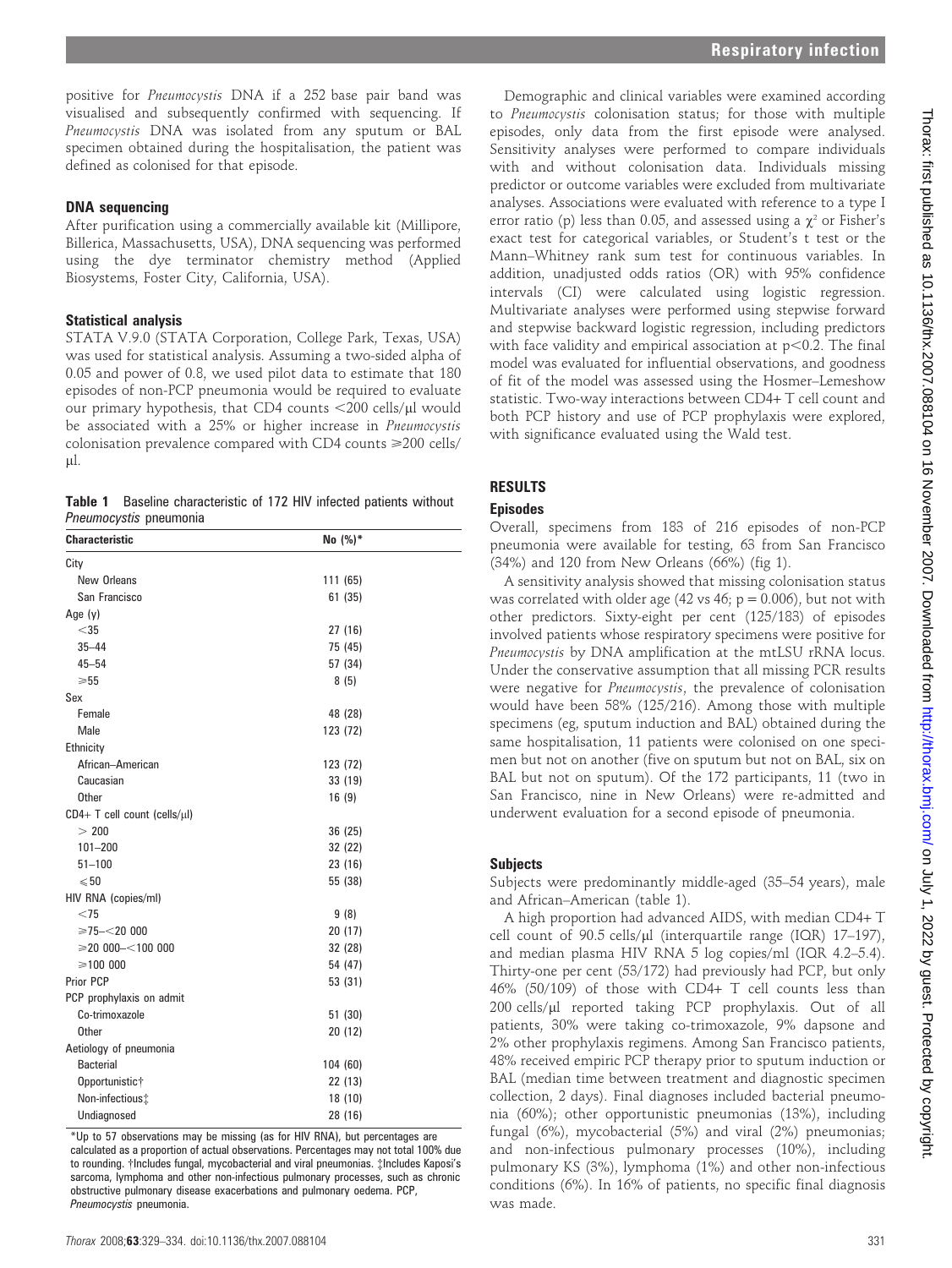| <b>Characteristic</b>               | No colonised (%) | OR (95% CI)*           | p Value |
|-------------------------------------|------------------|------------------------|---------|
| City                                |                  |                        | 0.86    |
| New Orleans                         | 75 (68)          | Referent               |         |
| San Francisco                       | 42 (69)          | $1.06$ $(0.54 - 2.08)$ |         |
| Age $(y)$                           |                  |                        | 0.84    |
| $<$ 35                              | 19 (70)          | Referent               |         |
| $35 - 44$                           | 49 (65)          | $0.79$ $(0.31 - 2.06)$ |         |
| $45 - 54$                           | 41 (72)          | $1.08$ $(0.39 - 2.96)$ |         |
| $\geqslant55$                       | 5(63)            | $0.70$ $(0.13 - 3.66)$ |         |
| Sex                                 |                  |                        | 0.60    |
| Female                              | 34 (71)          | Referent               |         |
| Male                                | 82 (67)          | $0.82$ (0.40-1.70)     |         |
| Ethnicity                           |                  |                        | 0.42    |
| African-American                    | 81 (66)          | Referent               |         |
| Caucasian                           | 23 (70)          | $1.19(0.52 - 2.74)$    |         |
| <b>Other</b>                        | 13 (81)          | $2.25(0.61 - 8.32)$    |         |
| $CD4+T$ cell count (cells/ $\mu$ l) |                  |                        | 0.12    |
| >200                                | 25 (69)          | Referent               |         |
| $101 - 200$                         | 19 (59)          | $0.64$ (0.24-1.75)     |         |
| $51 - 100$                          | 15(65)           | $0.83$ (0.27-2.51)     |         |
| $\leqslant 50$                      | 45 (82)          | $1.98(0.74 - 5.31)$    |         |
| HIV RNA (copies/ml)                 |                  |                        | 0.24    |
| $<$ 75                              | 7(78)            | Referent               |         |
| $\geq 75$ and $<$ 20 000            | 11(55)           | $0.35(0.06 - 2.12)$    |         |
| $\geq 20000$ and $\leq 100000$      | 26 (81)          | $1.24$ (0.20-7.53)     |         |
| $\geq 100000$                       | 39 (72)          | $0.74$ (0.14-3.99)     |         |
| <b>Prior PCP</b>                    |                  |                        | 0.16    |
| No                                  | 77 (65)          | Referent               |         |
| Yes                                 | 40 (75)          | $1.68$ (0.81-3.48)     |         |
| PCP prophylaxis on admit            |                  |                        | 0.077   |
| No                                  | 72 (73)          | Referent               |         |
| Yes                                 | 43 (61)          | $0.55(0.29 - 1.07)$    |         |
| PCP prophylaxis category            |                  |                        | 0.059   |
| None                                | 72 (73)          | Referent               |         |
| Co-trimoxazole                      | 28 (55)          | $0.44$ (0.22-0.89)     |         |
| <b>Other</b>                        | 15 (75)          | $1.08$ $(0.36 - 3.28)$ |         |
| Aetiology of pneumonia              |                  |                        | 0.79    |
| <b>Bacterial</b>                    | 72 (69)          | Referent               |         |
| Opportunistic†                      | 13 (59)          | $0.64$ (0.25-1.65)     |         |
| Non-infectious:                     | 12(67)           | $0.89$ (0.31-2.58)     |         |
| Undiagnosed                         | 20 (71)          | $1.11(0.44 - 2.79)$    |         |

Table 2 Factors associated with Pneumocystis colonisation in 172 HIV infected patients without Pneumocystis pneumonia.

\*Up to 57 observations may be missing (as for HIV RNA), but OR are calculated using actual observations only. {Includes mycobacterial, fungal and viral pneumonias. {Includes Kaposi's sarcoma, lymphoma and other non-infectious pulmonary

processes, such as chronic obstructive pulmonary disease exacerbations and pulmonary oedema. PCP, Pneumocystis pneumonia.

### Predictors of Pneumocystis colonisation

Similar proportions of subjects were colonised in both cities. In unadjusted analysis, there was no strong evidence that any of the demographic or clinical variables listed in table 2 were associated with Pneumocystis colonisation.

Those with CD4+ T cell counts  $\leq 50$  were more likely than those with CD4+ T cell counts  $>50$  to be colonised (OR 2.4, 95% CI 1.09 to 5.48; p = 0.031). As shown in table 2, odds of colonisation increased progressively with each progressive decrease in CD4+ T cell category, although the global test of association ( $p = 0.12$ ) and the test for linear contrast ( $p = 0.15$ ) suggested that this may have been due to chance. Those with a previous history of PCP were more likely than those without such a history to be colonised (75% vs 65%), but the 95% CI for the OR included the possibility of no difference (OR 1.68, 95% CI 0.81 to 3.48;  $p = 0.16$ ). The use of PCP prophylaxis was associated with a lower proportion colonised with Pneumocystis (61% vs 73%), but the 95% CI for the OR for this association also included no difference (OR 0.55, 95% CI 0.29 to 1.07;  $p = 0.077$ ). Among those taking the most effective form of prophylaxis, co-trimoxazole, colonisation was less common than among those not taking any prophylaxis (55% vs 73%, OR 0.44, 95% CI 0.22 to 0.89; p = 0.023). Among patients in San Francisco, the proportion colonised was similar among those who received empiric PCP treatment prior to sputum induction or BAL to the proportion among those who did not (64% vs 73%, OR 0.68, 95% CI 0.23 to 2.00; p = 0.48). Final diagnosis was not associated with colonisation status.

In the multivariate regression model presented in table 3, the use of PCP prophylaxis was strongly associated with a decreased odds of Pneumocystis colonisation (adjusted OR 0.45, 95% CI 0.21 to 0.98;  $p = 0.045$ ). This model included PCP prophylaxis and ordinal categories of CD4+ T cell count, on the basis of both empirical and face validity. Having a history of PCP did not alter the effects of these variables nor did it improve the overall model, so it was excluded. The final model proved robust across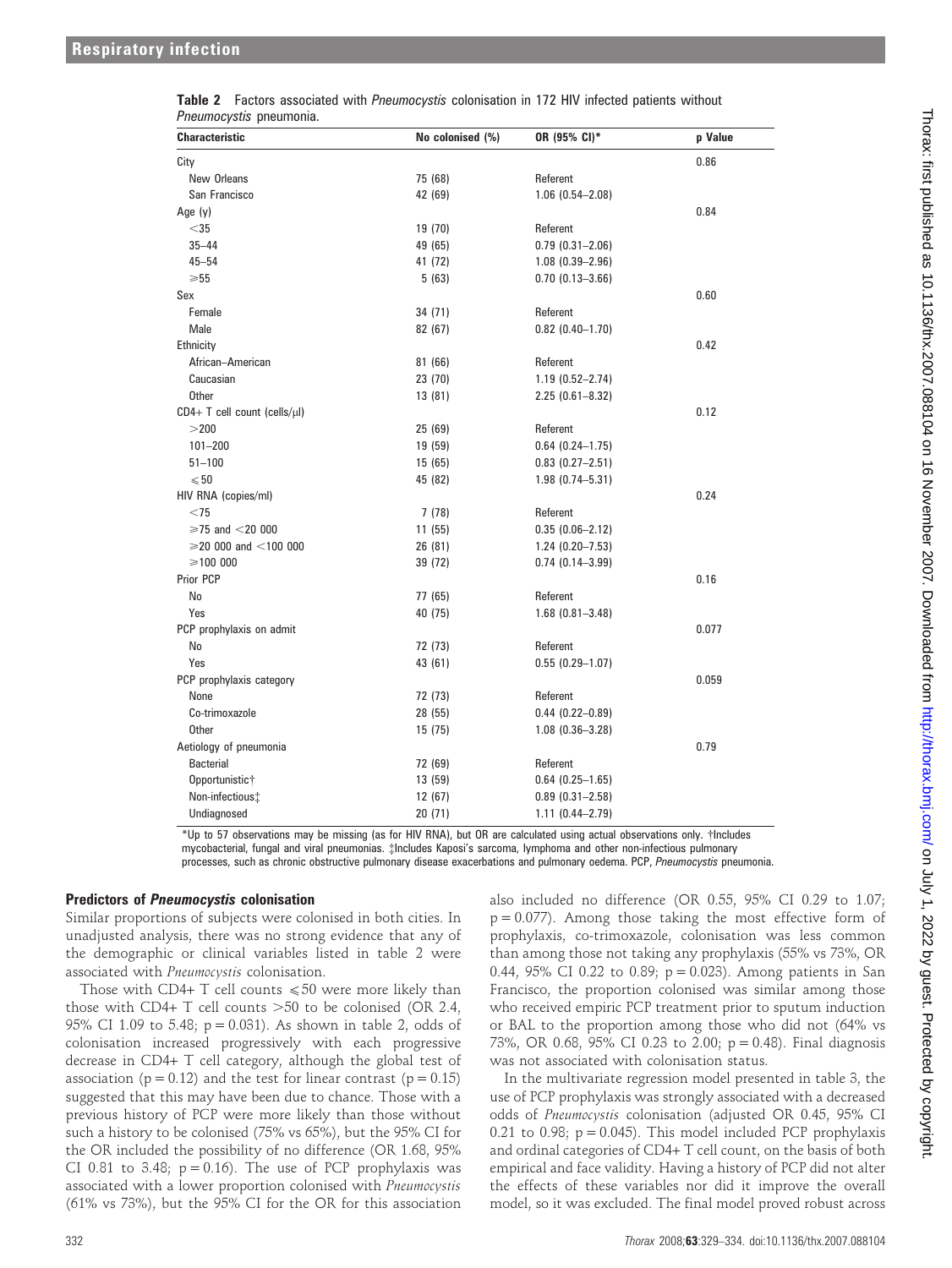|                                         |  | <b>Table 3</b> Adjusted predictors of Pneumocystis colonisation in 144 |  |  |
|-----------------------------------------|--|------------------------------------------------------------------------|--|--|
| patients without Pneumocystis pneumonia |  |                                                                        |  |  |

| <b>Characteristic</b>               | OR (95% CI)            | <b>p</b> Value |  |  |
|-------------------------------------|------------------------|----------------|--|--|
| $CD4+T$ cell count (cells/ $\mu$ l) |                        | 0.068          |  |  |
| >200                                | Referent               |                |  |  |
| $101 - 200$                         | $0.69$ $(0.25 - 1.92)$ |                |  |  |
| $51 - 100$                          | $1.04(0.33 - 3.28)$    |                |  |  |
| $\leqslant 50$                      | $2.45(0.88 - 6.86)$    |                |  |  |
| PCP prophylaxis on admit            |                        | 0.045          |  |  |
| No                                  | Referent               |                |  |  |
| Yes                                 | $0.45(0.21 - 0.98)$    |                |  |  |

PCP, Pneumocystis pneumonia.

strata ( $p = 0.99$ , by the Hosmer–Lemeshow statistic), and the exclusion of influential points did not significantly change the model. Two-way interactions between each of the combinations of the predictors PCP history, use of PCP prophylaxis and CD4+ T cell count were explored, but none was observed.

#### Outcomes of Pneumocystis colonisation on subsequent hospitalisation

Eleven patients were readmitted and evaluated a second time for non-PCP pneumonia, but there was no discernible pattern to Pneumocystis colonisation status on readmission. Of these 11, four (36%) were readmitted in the same calendar year as the first admission. None had PCP. Three of the 11 were persistently colonised with Pneumocystis. Of these three, two had the same genotype as on the previous hospitalisation; one acquired a mixed infection (two new genotypes in addition to the previous one). Five patients who were not colonised on the first admission became colonised on the second admission. Three of these five were colonised with a single genotype; two developed mixed infections. One patient colonised on the first admission was not colonised on the second admission, and two patients who were not colonised remained not colonised. Of the 61 patients enrolled at San Francisco General Hospital, 58 (95%) were alive at 6 weeks. Of the three who died, none had PCP, as confirmed by a negative microscopic examination of BAL and by the presence of an alternate diagnosis as the cause of death.

#### **DISCUSSION**

In this study, the majority (68%) of hospitalised HIV infected patients with pneumonia but without clinically evident PCP were colonised with Pneumocystis jirovecii. After adjustment for relevant covariates, use of prophylactic medication against PCP was associated with a dramatic reduction in the odds of colonisation, while there was a trend towards an increased odds of colonisation in those with low CD4+ T cell counts. Finally, Pneumocystis colonisation did not appear to be a risk factor for subsequent PCP within 6 weeks.

The proportion of patients colonised with *Pneumocystis* in this study was higher than reported in other studies involving several different patient populations. Among adults in these studies, the proportion of patients who were colonised with Pneumocystis ranged from 0% to 20% in immunocompetent patients with and without underlying pulmonary disease, from 35% to 60% in immunosuppressed, non-HIV-infected patients and from 10% to 46% in HIV infected patients.<sup>7 9 11 19-21</sup> Because previous studies included patients with similarly low CD4+ T cell counts, the higher prevalence of colonisation reported here likely reflects the low proportion using PCP prophylaxis.

The unadjusted finding that the odds of colonisation increases dramatically among those with CD4+ T cell counts  $\leq 50$  relative to

those with CD4+ T cell counts  $>50$  supports the hypothesis that immunosuppression predisposes patients to colonisation. This threshold for an increased odds of colonisation is lower than expected given the abundant evidence that the risk of PCP increases below a CD4+ T cell count of 200 cells/ $\mu$ l.<sup>22</sup> The low threshold identified here may be an artefact of the narrow spectrum and right skewed distribution of CD4+ T cell counts in a population referred for testing for PCP. In contrast with a threshold model of the relationship between immunosuppression and Pneumocystis colonisation, we would hypothesise a proportional relationship as a more biologically plausible model of this host–pathogen interaction. Although possibly due to chance, the increasing odds of colonisation seen with decreasing CD4+ T cell counts in this study are consistent with such a hypothesis. Moreover, this trend is consistent with a previous study that also showed this relationship to be stepwise and inversely proportional.<sup>11</sup>

Limited statistical power rather than confounding likely explains the lack of an adjusted association between host immune status and colonisation, as adjustment for PCP prophylaxis use actually strengthened the association of colonisation with the lowest strata of CD4+ T cell counts. Measurement error inherent to chart abstraction likely contributed, as HIV RNA and CD4+ T cell counts were frequently obtained weeks to months before hospital admission. Use of antiretroviral therapy, another unmeasured potential confounder, may have also biased these results in an uncertain direction.

Use of Pneumocystis prophylaxis was associated with a decreased prevalence of colonisation, especially among those taking co-trimoxazole. Many studies have shown that the use of PCP prophylaxis reduces the risk of PCP.23 24 Thus the finding that prophylaxis is also associated with a decreased odds of Pneumocystis colonisation is consistent with a biological model in which colonisation leads to PCP. This finding is further strengthened by the evidence that the most effective form of PCP prophylaxis, co-trimoxazole, is associated with lower odds of colonisation than dapsone and other forms of prophylaxis. Although higher doses of co-trimoxazole, in the form of empiric treatment for PCP, did not contribute to the multivariate model of colonisation, the time period between initiation of empiric treatment and diagnostic testing may have been too short for Pneumocystis DNA to be cleared from the body.

It is possible that patients acquire *Pneumocystis* while in hospital, as suggested by the observation that several patients had within-episode discordance in colonisation status between respiratory specimens. Studies collecting serial specimens during hospitalisation and correlating genotype with location within the hospital would help explore this possibility.<sup>25 26</sup> Longitudinal studies to determine the frequency and duration of Pneumocystis colonisation among outpatients with a wider range of CD4+ T cell counts would also help further explain the timing and mechanism of transmission.

The low cumulative incidence of recurrent pneumonia among the cohort from San Francisco prevents strong conclusions about the natural history of colonisation as a risk factor for subsequent PCP, but this study does imply that such outcomes are rare. While non-human studies suggest that progression from *Pneumocystis* colonisation to infection is common, $27$  the effectiveness of prophylaxis against PCP likely prevents these findings from being replicated in humans who adhere to recommended therapies for HIV. Although this study did not collect specific data on medication use after discharge, most patients were likely prescribed prophylaxis and many likely also started antiretroviral therapy after discharge. Among those who were re-admitted, the frequency of changes in colonisation

Thorax: first published as 10.1136/thx.2007.088104 on 16 November 2007. Downloaded from http://thorax.bmj.com/ on July 1, 2022 by guest. Protected by copyright on July 1, 2022 by guest. Protected by copyright. <http://thorax.bmj.com/> Thorax: first published as 10.1136/thx.2007.088104 on 16 November 2007. Downloaded from